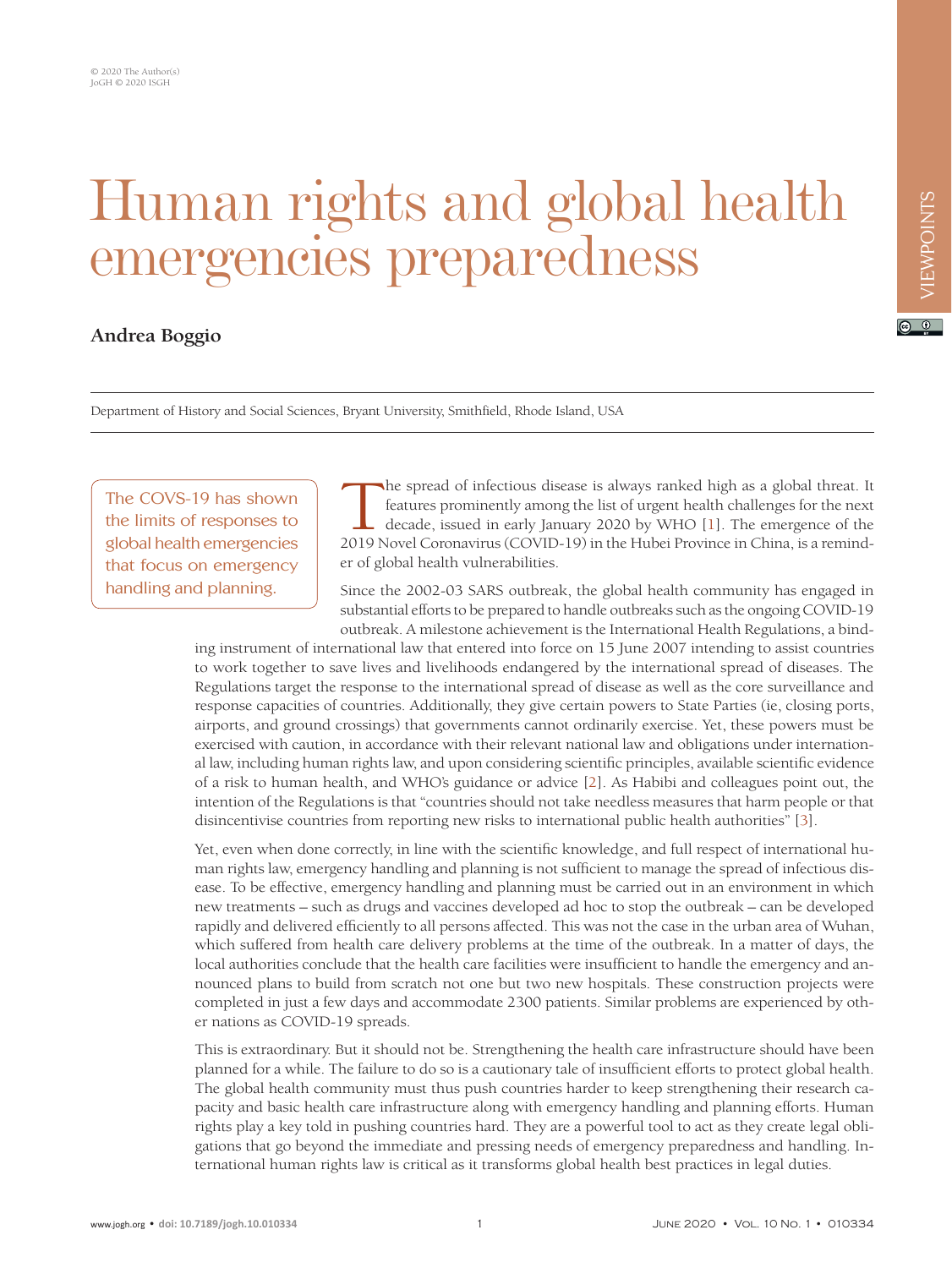Strengthening their research capacity and basic health care infrastructure must be incorporated in epidemic preparedness.

Human rights law provides the necessary legal support to hold countries accountable for these efforts.



Photo: Image by [Miroslava Chrienova](https://pixabay.com/users/MiroslavaChrienova-6238194/?utm_source=link-attribution&utm_medium=referral&utm_campaign=image&utm_content=4948866) from [Pixabay.](https://pixabay.com/?utm_source=link-attribution&utm_medium=referral&utm_campaign=image&utm_content=4948866)

The leading treaty in this area is the Covenant on Economic, Social and Cultural Rights, which recognizes the right to health (Art. 12) and the right to science (Art. 15) [[4\]](#page-2-3). While the right to health is often invoked in the global health arena – although only to a limited extent in the context of global health preparedness – the links between right to science and global health have received very little attention (with some exceptions in the area of drug-resistant TB policies) [[5](#page-2-4)]. This provision imposes on State parties the duty to ensure that scientific knowledge is produced and translated into applications, such as drugs and vaccines, that are beneficial to rightsholders. For this, substantial public funds must be allocated on a regular basis to R&D. The Covenant also includes the duty to ensure a sufficient degree of scientific literacy in the population so that, when vaccines become available, patients readily embrace new treatments.

Human rights advocacy in this area is about to become more effective due to the recent approval by the UN Committee on Economic, Social and Cultural Rights of a general comment on the relationship between science and economic, social and cultural rights [[6](#page-2-5)]. When the official version of the general comment is published (likely in April 202), this instrument will provide a clear framework of state obligations under article 15 of

the Covenant. In fact, the draft that was made public makes the case. It stresses that governments have "a positive duty to actively promote the advancement of science" and must fund basic and applied research (para. 50). To this, it adopts the recommendation of the Scientific Advisory Board of the United Nations [\[7\]](#page-2-6) that "all countries, including the poorest, to invest at least 1% of their GDP on research and urged the most advanced countries to spend at least 3% of their GDP on research and development" (para. 51). Furthermore, it states that governments must approve "policies and regulations which foster scientific research, allocating appropriate resources in the budgets and, in general, creating an enabling and participatory environment for the conservation, development and diffusion of science and technology" (para. 50).

The General Comment on science and economic, social and cultural rights is an important addition to the human rights that are traditionally invoked in the global health arena. Most importantly, it reinforces the power of human rights law to frame the global health discourse not only in terms of public health necessity to act but also in terms of a legal duty to act. The global health community should not forget that ensuring good science and the attainment of the highest level of health are human rights and an indispensable dimension of global health policy. Only when cultivated and guaranteed as a human right, science provides the support needed to fight global health emergencies.

**Funding:** None.

**Authorship contributions:** AB is the sole author.

**Competing interests:** The author has completed the ICMJE form (available upon request from the corresponding author), and declares no conflict of interest.